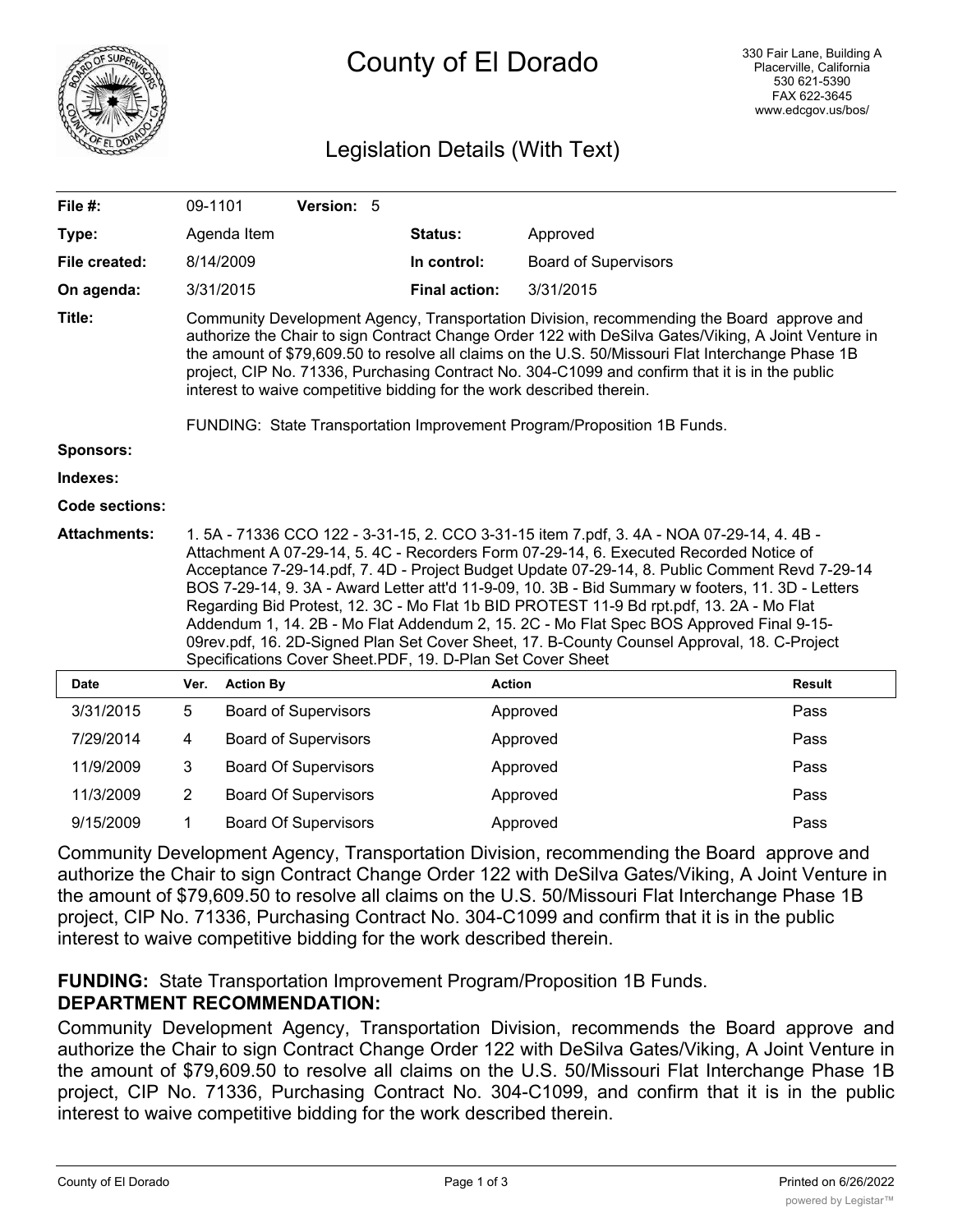#### **DISCUSSION / BACKGROUND:**

#### *General*

On October 21, 2009, the Transportation Division (Transportation) opened bids for the U.S. 50/Missouri Flat Phase 1B project (Project). The low bid submitted by DeSilva Gates - Viking, A Joint Venture (JV) was \$23,834,107. On November 9, 2009, the Board awarded construction of the Project to the JV. The Project's roadway improvements were fully opened to motorists in Fall 2012. Final work on the Project was completed in late 2013.

#### *Contract Change Order 122*

On July 29, 2014, the Board approved the Notice of Acceptance for the Project. Transportation sent the JV the Project's proposed final estimate on November 5, 2014. The JV responded to Transportation's proposed final estimate by filing claims totaling \$134,987.82 on December 9, 2014. Transportation met with the JV on March 2, 2015 and negotiated a final claims settlement of \$79,609.50, which Transportation proposes to formalize with Board approval of CCO 122.

#### *Waiver of Competitive Bidding*

The cumulative value of CCOs (including CCO 122) on this Project is 15.36% of the original contract amount. Public Contract Code section 20137 requires that changes to public works contract exceeding 10% of the original contract amount be open to competitive bidding. However, a wellrecognized exception to that requirement applies when the nature of the subject of the contract is such that competitive proposals would be unavailing or would not produce an advantage, and the advertisement for competitive bid would thus be undesirable, impractical, or impossible. (Graydon v. Pasadena Redevelopment Agency (1980) 104 Cal.App.3d 631). The courts developed this exception to assure that the competitive bidding requirement is applied reasonably with reference to the public interest and its underlying purposes, including obtaining the best economic result for the public. Where competitive proposals would not result in any advantage to the public entity or where it is practically impossible to obtain what is required, competitive bidding may be waived.

The specific circumstances concerning the subject Project supports the conclusion that competitive bidding for the work described in CCO 122 would have been undesirable and impractical and would not have resulted in the best economic result for the public for the following reasons:

1) Each of the items of change order work is functionally integrated with the base project. The JV and their subcontractors were already mobilized and onsite doing the base project construction. These factors allow this integration to be successful and maximize the public benefits from the project;

2) Advertising and bidding for the project changes would have resulted in delays in project completion; and

3) Competitive bidding requires award to the lowest responsible bidder. This could have resulted in multiple contractors working on the same project components (i.e., the original contractor might have been required to perform earthwork and then another contractor under a separate contract might have been required to construct the roadway section) at the same time, potentially causing conflicts and problems with performance, system functionality and warranty liabilities.

For these reasons, Transportation recommends the Board find that an exception to the competitive bidding requirement exists here and that a waiver of competitive bidding is appropriate.

#### **ALTERNATIVES:**